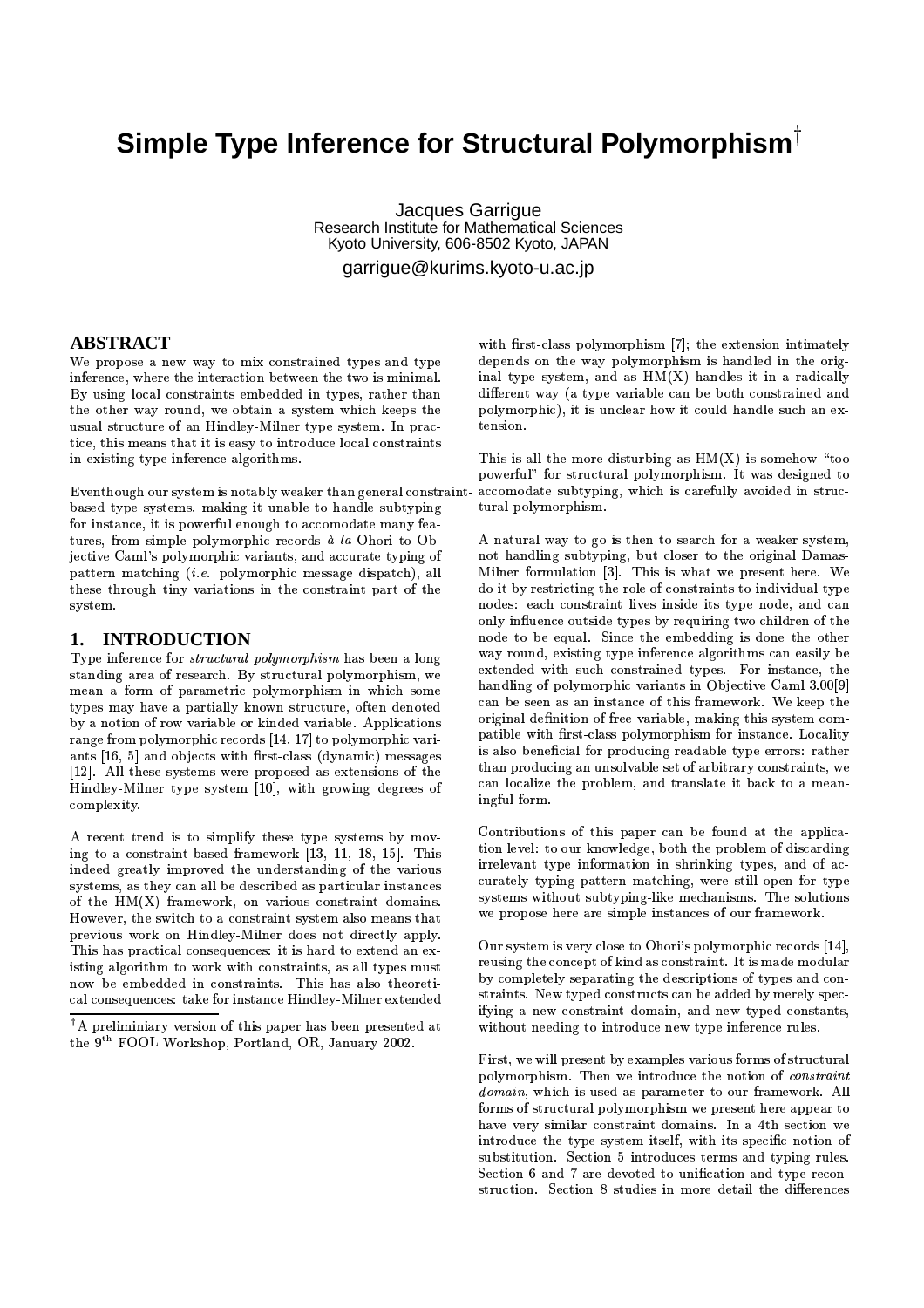with  $HM(X)$ . We conclude discussing the expressive power of this system. Proofs are given in appendix.

#### STRUCTURAL POLYMORPHISM 2.

We present here various forms of structural polymorphism, on a gradual scale of increasing complexity. In order to uniformize the presentation, we write  $K \triangleright \tau$  for types, where K is a kinding environment, containing constraints for individual type variables, under which the open type  $\tau$  is to be understood. We use a few built-in functions, to obtain interesting types: integer addition +, string concatenation  $\uparrow$ , conversions string of int: string  $\rightarrow$  int and float: int  $\rightarrow$  float.

## 2.1 Records à la Ohori

Arguably this is the simplest form of structural polymorphism considered in the literature. Record values have monomorphic types, and polymorphism is only used for typing field access.

 ${name = "Jacques", age = 30}: {name: string, age: int}$ fun  $x \rightarrow x \, age + 1$  $\alpha$  : {age : int}  $\triangleright \alpha \rightarrow int$ fun  $x \rightarrow x$  name  $\uparrow$  " is "  $\uparrow$  string of int x age  $\alpha$  : {name : string, age : int}  $\triangleright \alpha \rightarrow string$ 

Intuitively, the kinding  $\alpha$ : {age : int} means that  $\alpha$  should at least have a field *age*, and this field should have type *int.* Accessing several fields result in a kind containing all of them. Two kinds are compatible if they agree on the types of their common fields. A type satisfies a kind if all the required fields are provided, with the correct types.

Note that the above formulation is a direct adaptation of Ohori's. Fitting it inside the local constraint framework will require a small change in presentation, without changing expressive power.

## 2.2 Records and variants with masking

Ohori's records are weak in that record values have only structurally monomorphic types. We might want to allow building lists of records containing different fields, with only part of them common to all members. This requires giving polymorphic types not only to field access, but also to record values. A type system allowing it was first proposed by Rémy [16], but here we use a more intuitive formalism [5], which is also closer to Ohori's.

 ${name = "Jacques", age = 30}$  $\alpha$  :: ({name: string, age: int},  $\emptyset$ , {name, age})  $\triangleright \alpha$ fun  $x \to x$ . age + 1 :  $\alpha$  :: ({age : int}, {age},  $\mathcal{L}$ )  $\triangleright \alpha \to \text{int}$ let  $l_1 = \{name = "Jacques", age = 30\}$  $\{name = "Serge", weight = 13\}\}$  $l_1 : \alpha : (\text{name: string, age: int, weight: int}, \emptyset, \text{frame})$ 

Kinds are now represented by a triple  $(T, L, U)$ . Along with the type of each field, we have two sets of labels. Required labels  $L$  (union of all field accesses, a lower bound) form a subset of available labels  $U$  (intersection of the possible record values, an upper bound).  $\mathcal L$  is the set of all labels. You can see how fields are masked in the third example: while we have types for the name, age and weight fields, only the name field is accessible.

 $\triangleright \alpha$  list

The combined type  $\alpha$  :: ({name : string, age : int}, {age},  $\{name, age\})$  is an acceptable description for both  $\{name =$ "Jacques", age =  $30$ }, which makes name and age available, and fun  $x \to x$  age + 1, which only requires age. The need for two distinct sets of labels stems from the natural appearence of such combined types during type inference. Since attempting to access an unavailable label would be a type error, this also explains why, for a constraint kind to be meaningful (to have a solution), the set of required labels should be included in the set of available labels.

By duality, the same types can be used to describe polymorphic variants. The basic idea is that case-analysis of a variant can receive the same type as a record, while the variant itself would get the type of a field accessor.

 $\therefore \alpha :: (\{Number : int\}, \{Number\}, \mathcal{L}) \triangleright \alpha$  $Number(5)$ let  $l_2 = [Number(5), Face("King")]$ 

 $l_2 : \alpha :: (\{Number : int, Face : string\}, \{Number, Face\}, \mathcal{L})$  $\triangleright \alpha$  list

$$
\begin{array}{l}\n\text{let } f_1 = \text{function } Number(n) \rightarrow string\_of\_int \; n \\
\mid Face(name) \rightarrow name\n\end{array}
$$

$$
f_1 : \alpha :: (\{Number : int, Face : string\}, \emptyset, \{Number, Face\})
$$
  

$$
\triangleright \alpha \rightarrow string
$$

Our two sets of labels have now different meanings. The first one is the set of present constructors, or required cases, which must be handled by case-analysis: the second one is the set of handled constructors, or available cases, which is accepted by all case-analyses.

An advantage of not using predefined sum types, is that we can make case analysis modular. Consider the following function  $f_2$ , which uses a special syntax for dispatch.  $g$ (respectively h) will only receive A or B (respectively C or  $D$ ). This can be reflected at the type level by requiring them to handle only relevant cases.

let 
$$
f_2 = \text{fun } g \to \text{fun } h \to \text{function } (A|B)
$$
 as  $x \to g x$   
\n
$$
\begin{array}{c} | \ (C|D) \text{ as } x \to h \ x \\ \alpha_2 : : (\{A : \alpha_A, B : \alpha_B\}, \{A, B\}, \mathcal{L}), \\ \alpha_2 : : (\{C : \alpha_C, D : \alpha_D\}, \{C, D\}, \mathcal{L}), \\ \alpha_3 : : (\{A : \alpha_A, B : \alpha_B, C : \alpha_C, D : \alpha_D\}, \emptyset, \{A, B, C, D\}) \\ \triangleright (\alpha_1 \to \alpha) \to (\alpha_2 \to \alpha) \to \alpha_3 \to \alpha \end{array}
$$

Our choice of keeping all constraints local (constraining only one variable) makes our system slightly weaker than Rémy's, which has row and presence variables. For instance we have no way to relate the set of required cases in  $\alpha_1$  and  $\alpha_3$ , which forces us to make the safe assumption  $\{A, B\}$  in  $\alpha_1$ . Rémy's system handles requirement for each constructor as an independent presence variable, which may be shared between two different variant types. This allows more precise typing, but at the cost of harder to understand types, with lots of variables, of different sorts. Experience suggests that kinded variables, by reducing the number of variables to one by record or variant type, and keeping only one sort of type variables, make reading types much easier.

### 2.3 Discarding masked types

One may wonder about why one should keep all field types in the type of  $l_1$ , a list of records with some masked fields. If fields *age* and *weight* are actually unavailable, why should their types matter? Clearly, this is not the case with subtyping, which would allow to discard not only the fields, but also their types. However, our requirement of principal type inference makes impossible to simply forget the type.

For instance, let us consider the list:

$$
\begin{aligned} \text{let } l_3 = [\{name = "Jacques", age = 30\}, \\ \{name = "Rachel", age = 6.5\}] \end{aligned}
$$

The two records disagree on the type for age, either int or float. This should trigger a type error. Yet, if we choose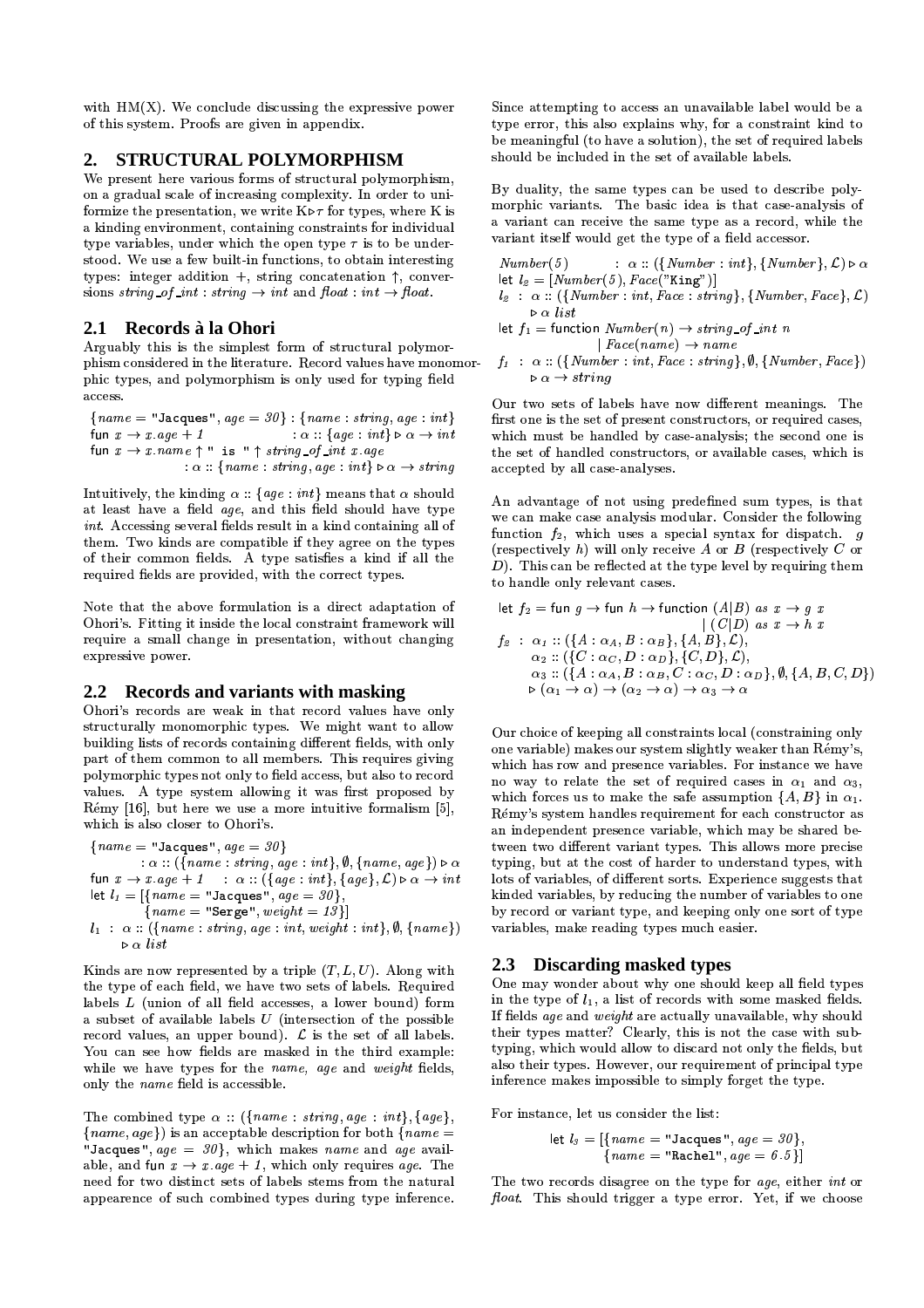to discard the type for age in  $l_1$ , we would be able to type  $l_1 \mathbb{Q}[\{name = "Rachel", age = 6.5\}],$  which contains the untypable  $l_3$  as a sublist.

A solution to this problem is to only trigger an error when a field with conflicting types is used. This amounts to allowing conjunctive types in the types of non-required fields, only forcing them to be equal when they are required. Then we can give the following type to  $l_3$ .

$$
l_3 : \alpha :: (\{name : string, age : int \land float\}, \emptyset, \{name, age\}) \triangleright \alpha
$$

Since the two types for the field age are incompatible, it cannot be accessed. And if it disappears from the list of available fields, we can just drop these types as useless information.

While the absence of error may seem strange in the above case (even though it is necessary for coherence), it is a natural way to allow the construction of heterogeneous collections of objects in a system without subtyping.

The same mechanism also applies to polymorphic variants, and is actually used in Objective Caml 3.00. This allows principal type inference of  $f_5$  for the following case, solving the long lasting problem of "masked but not discarded" types.

let 
$$
f_3
$$
 = function  $Number(n) \rightarrow n | Face() \rightarrow 15$   
\n $f_3 : \alpha :: (\{Number : int, Face : unit\}, \emptyset, \{Number, Face\})$   
\n $\triangleright \alpha \rightarrow int$   
\nlet  $f_4$  = function  $Number(n) \rightarrow n/2$   
\n $f_4 : \alpha :: (\{Number : int\}, \emptyset, \{Number\})$   
\n $\triangleright \alpha \rightarrow int$   
\nlet  $f_5$  = fun  $x \rightarrow (f_1(x), f_3(x), f_4(x))$   
\n $f_5 : \alpha :: (\{Number : int\}, \emptyset, \{Number\})$   
\n $\triangleright \alpha \rightarrow (string \times int \times int)$ 

#### Accurate matching and dynamic messages  $2.4^{\circ}$

Polymorphic variants provide already more precise typing than classical predefined variant types, since a specific variant type is computed for every case-analysis, even if the same constructors are partly reused.

We can go further, and allow the type of the result to depend on which case was used; this happens for instance when a message is dispatched between methods whose result types differ. Such a mechanism was first proposed by Aiken et al. in the context of soft typing for dynamically typed languages [1]. Pottier reformulated it as an instance of the  $HM(X)$ framework, calling it accurate analysis of pattern matching [15]. In both cases, the type of the result is described by a conditional type, depending on the input. Moreover, they use global inclusion constraints to deal with the problem, while we use only local ones.

Concretely, we add a new cases construct, which has the same syntax as function, but allows each case to return a value of different type. Here is an example of the expected heh aviour:

let  $f_6$  = cases  $Number() \rightarrow 10 \mid Face() \rightarrow "King"$  $f_6$  (Number()) : int  $\hookrightarrow$  10  $f_6$  (Face()) : string  $\hookrightarrow$  "King"

Our basic idea to accommodate different return types, is to add another set of type bindings, corresponding to the results of each branch of the pattern matching. The special label return is used to indicate the result type of the

whole pattern matching. If a constructor is required, then its associated type is unified with the type of the result.

$$
f_6: \alpha :: (\{Number: unit, Face: unit\},\n \{Number: int, Face: string, return: \alpha_1\},\n \emptyset, \{Number, Face\})
$$
\n
$$
\triangleright \alpha \rightarrow \alpha_1
$$

let 
$$
f_7 = \text{fun } (x : \alpha_2 :: (\emptyset, \emptyset, \{Number\}, \mathcal{L}) \rightharpoonup \alpha_2) \rightarrow f_6 \ x
$$
  
\n $f_7 : \alpha :: (\{Number : unit, Face : unit\}, \{Number : int, Face : string, return : int\}, \{Number\}, \{Number, Face\})$   
\n $\rightharpoonup \alpha \rightarrow int$ 

You can see how inference proceeds in  $f_7$ . The type annotation on  $x$  is only there to simulate application on a monomorphic constructor. Note how the type of the variant itself ends up including the type of the result, avoiding the need for a global constraint.

This mechanism is then extended to deal with the case when the same variant is passed to several pattern-matching functions, with different return types: fun  $x \to (f x, g x)$ . If we have only one return type set in our variant type, then the monomorphism of  $x$  would force return types in  $f$  and  $g$  to be identical. But we provide several sets, one by function, by a mechanism we call *generativity*. This way the type of  $x$  may contain different return types for different functions, without interference between them. We leave details for the formal development.

A simple and useful application of this extension is to provide polymorphic decomposing functions for variants, without overloading.

let  $arg = \text{cases } Number(n: int) \rightarrow n \mid Face(s: string) \rightarrow s$  $arg \; : \; \alpha :: (\{Number : int, Face : string\},$  ${Number: int, Face: string, return: \alpha_1},$  $\emptyset$ , {Number, Face})  $\triangleright \alpha \rightarrow \alpha_1$ let  $tag = cases \; Number(n: int) \rightarrow 1 \mid Face(s: string) \rightarrow 2$  $tag \; : \; \alpha :: (\{Number : int, Face : string\},$  $\{Number: int, Face: int, return: \alpha_1\},\$  $\emptyset$ , {Number, Face})  $\triangleright \alpha \rightarrow \alpha_1$ let  $decomp = \text{fun } x \rightarrow (tag x, arg x)$  $decomp: \alpha :: (\{Number : int, Face : string\},\$  $\{\{Number: int, Face: int, return: \alpha_1\},\$  $\{Number: int, Face: string, return: \alpha_{2}\},$  $\emptyset$ , {Number, Face})  $\triangleright$   $\alpha \rightarrow \alpha_1 \times \alpha_2$  $decomp (Face "King") : int \times string \rightarrow (2, "King")$ decomp (Number 10) : int  $\times$  int  $\hookrightarrow$  (1, 10)

In a more object-oriented context, the same kind of mechanism was called dynamic messages by Nishimura [12]; later it was reformulated using different instances of  $HM(X)$  [11, 15]. Dynamic messages can be encoded using a small amount of syntactic sugar, but the way we rely on polymorphism in pattern-matching functions makes our system weaker.

This can be seen on the following example. Objects  $\{|\ldots|\}$ are case-analyzing functions, and message passing  $o \leftarrow m$  is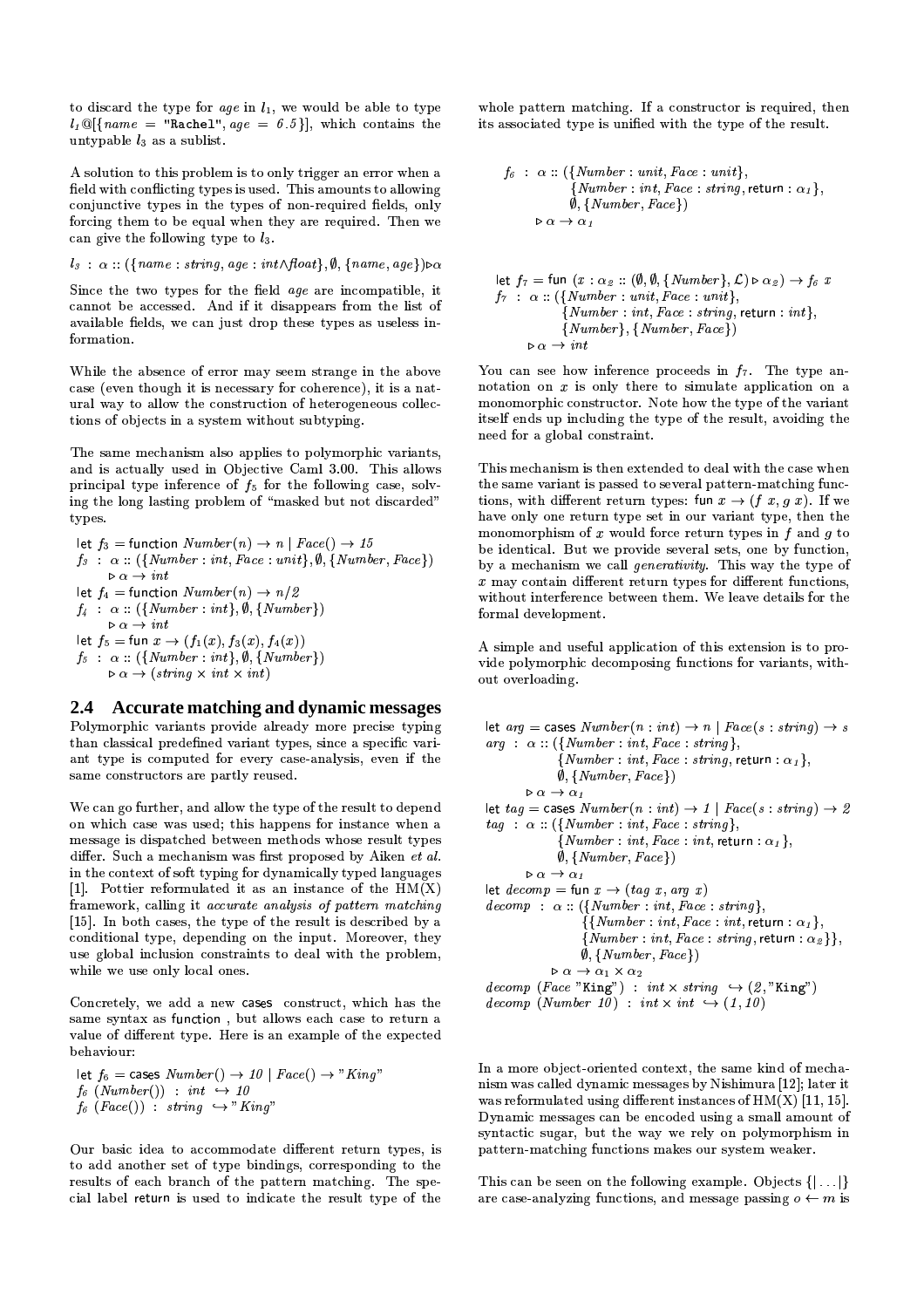the application  $o$  m.

let 
$$
o_1 = \{[Number(x) = float x; Face(s : string) = s]\}
$$
\n $o_1 : \alpha :: (\{Number : int, Face : string\}, \{Number : float, Face : string, return : \alpha_1\}, \emptyset, \{Number, Face\})$ \n $\triangleright \alpha \rightarrow \alpha_1$ \n $o_1 \leftarrow Number 6 : float \leftrightarrow 6.0$ \n $o_1 \leftarrow Face \text{ "King" : string } \rightarrow \text{ "King"}$ \nlet  $f_{11} = \text{fun } o \rightarrow (o \leftarrow Number 6, o \leftarrow Face \text{ "King")}$ \n $f_8 : \alpha_1 :: (\{Number : int, Face : string\}, \emptyset, \{Number, Face\}, \mathcal{L})$ \n $\triangleright (\alpha_1 \rightarrow \alpha) \rightarrow \alpha \times \alpha$ \n $f_8 o_1 : untypable$ 

As you can see, the encoding is sound, and different methods can have different result types. However, if we apply the same monomorphic object to two different messages, they are merged in one, and later we are unable to distinguish their result types. For this reason, the application  $f_8$   $o_1$  cannot be typed: constraints involving both Number and Face cannot be solved simultaneously. Nishimura's system did not require polymorphism, since message and object types were not merged, rather a global subtyping constraint was generated.

While complex applications of dynamic messages cannot be encoded directly in our system, simpler cases where objects are only used as second class values can be handled. Moreover, if one needs real first class objects, first class polymorphism [7] is available to solve the problem. This only requires to write object types when they appear as function parameters.

## 3. CONSTRAINTS DOMAINS

Contrary to usual constraint-based type systems, our local constraints are grafted on top of the Hindley-Milner type system, rather than mixing constraints and types at the same level. This means that we can reduce requirements on constraints to a minimum: their interaction with the rest of the type system will be minimal anyway. In particular, we do not introduce any syntax for constraints: they are black boxes, and need just be able to answer some questions. While not essential, we think this freedom is important, as the choice of how to represent constraints is relevant to their understanding. Except for this extra freedom, nothing would prevent one to formalize our constraint domains as special kinds of cylindric algebras, which can be plugged into  $HM(X)$ .

A constraint domain describes a class of constraints, and how they interact with the type system. A particular instance of the type system may contain several constraint domains, as long as all their operations and values are clearly distinguished. For simplicity, we will only consider type systems operating on a single constraint domain.

DEFINITION 1. A constraint domain  $C$  is composed of the following items.

- 1. A theory  $\mathcal{T}_{\mathcal{C}}$  with an entailment relation  $\models$  satisfying the following properties
	- (a) There is a constraint  $\perp$ , such that for any C we have  $\bot \models C$ .
	- (b) A constraint C such that  $C \models \bot$  is invalid. Validity is decidable.
- (c) Entailment is reflexive and transitive:  $C \models C$ ; if  $C \models C'$  and  $C' \models C''$  then  $C \models C''$ .
- (d) For any two constraints  $C$  and  $C'$ , there is a constraint  $C \wedge C'$  such that  $C \wedge C' \models C, C \wedge C' \models C'$ and for all  $C''$  such that  $C'' \models C$  and  $C'' \models C'$ , we have  $C'' \models C \land C'$ .
- 2. An observation relation  $\vdash$  checking some atomic properties of a constraint:  $C + p(a)$  where p and a are respectively a predicate and a symbol for the domain. Observation should be compatible with entailment:

If  $C \models C'$  and  $C' \vdash p(a)$  then  $C \vdash p(a)$ .

- 3. A set of relating predicates of the form  $r(a, \tau)$ , which relate symbols and types. Some of these predicates are said to be generative, that is they have an extra index  $\epsilon$ , which can be existentially quantified:  $\exists \epsilon \cdot r^{\epsilon}(a, \tau)$ .
- 4. A set of propagation rules  $\mathcal{E}_{\mathcal{C}}$ , of the form (depending on whether  $r$  is generative or not)

$$
\forall x. (r(x, \alpha_1) \land r(A, \alpha_2) \land p(x) \Rightarrow \alpha_1 = \alpha_2)
$$
  

$$
\forall x \forall \epsilon. (r^{\epsilon}(x, \alpha_1) \land r^{\epsilon}(A, \alpha_2) \land p(x) \Rightarrow \alpha_1 = \alpha_2)
$$

where  $A$  is either the same variable  $x$  or a symbol.

Our requirements on the entailment relation  $\models$  are as free as one can get. Basically, we only need a way to distinguish valid constraints from invalid ones, and build the intersection of two constraints.

The observation relation  $\vdash$  is a consequence of the representation independency of our constraints: we need an explicit way to relate them to the rest of the world. It interfaces constraints, which are semantic, with propagation rules, which are syntactic.

Relating predicates are similar in flavor to features in feature algebras [2]. Each constraint will be coupled with a set R of instances of these predicates (e.g.  $R = \{r(a, int), r(b,$ int),  $r(c, \alpha list)$ , in order to relate its semantics with types.  $R$  need not always describe functions: coherence will be enforced by the propagation rules. Generative predicates are used for type information depending on the constraint, but which should not be identified throughout all its occurences. The idea is that merging two quantified sets of predicates will not mix them:  $\exists \epsilon \cdot \{r^{\epsilon}(a, \tau)\} \cup \exists \epsilon \cdot \{r^{\epsilon}(a, \tau')\} =$  $\exists \epsilon \epsilon' \{r^{\epsilon}(a, \tau), r^{\epsilon'}(a, \tau')\}$ . Among our examples, only the typing of accurate matching uses generative predicates. Other cases can be handled in a system without  $\epsilon$  's.

Propagation rules specify how  $C$  and  $R$  constrain other types. They come in two forms: either A is x, and r only has to be functional for every symbol a such that  $C \vdash p(a)$ ; or A is some symbol  $b$ , and additionally the image of  $a$  by  $r$  should be the same as the image of  $b$  (*i.e.* the second case includes the first one by transitivity). There is an additional variation for generative predicates, expressing that the functionality condition only applies when identical  $\epsilon$ 's are involved.

The syntax may seem restrictive, but relaxing the definition would not give more expressive power: arbitrarily complex conditions can be encoded in the constraint itself. Keeping the syntax of the rules simple makes checking the applicability of rules easy: one just has to iterate on the (finitary) relating predicates, and check observation for ground atoms. On the other hand, the restriction to the form  $\alpha_1 = \alpha_2$  on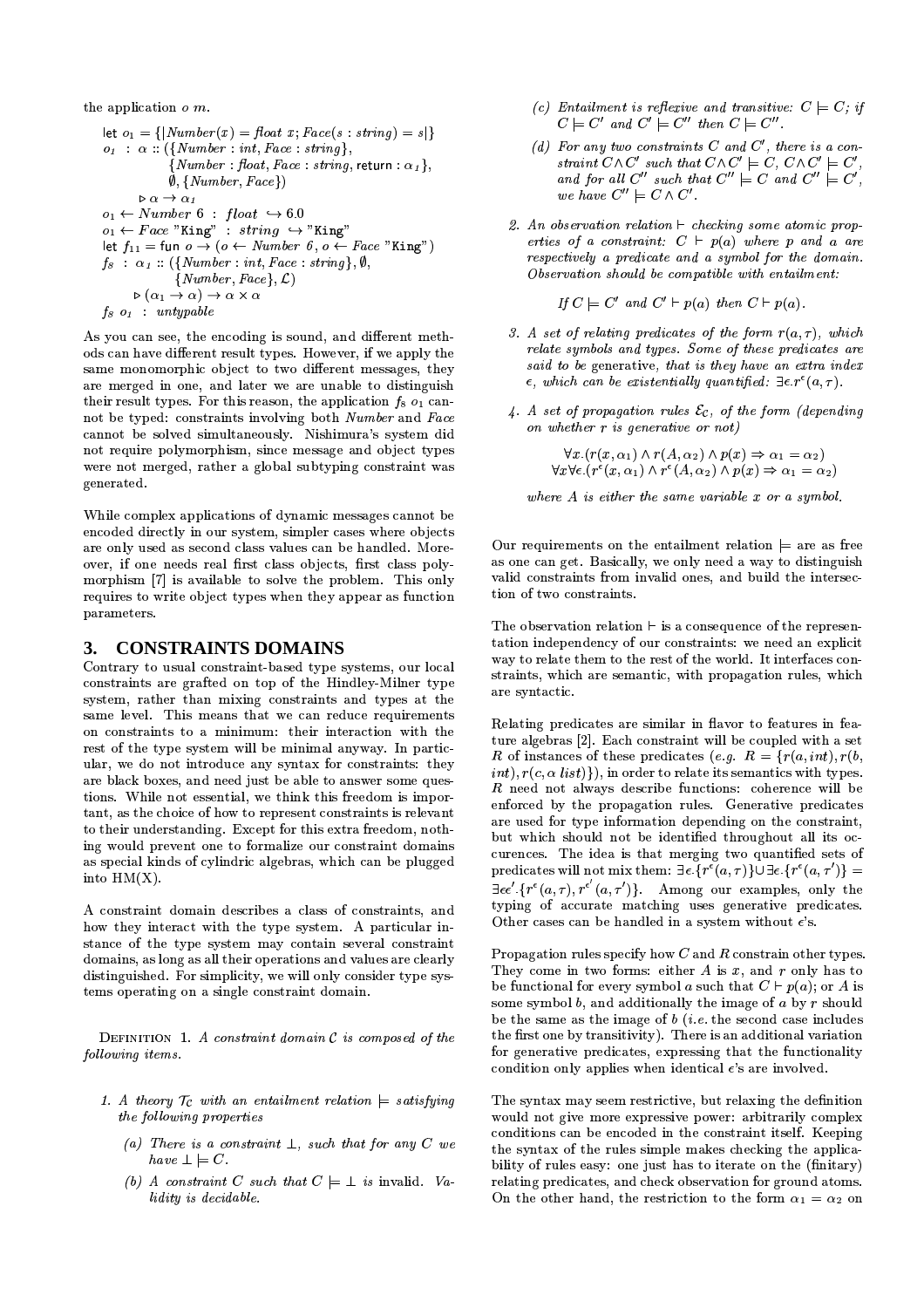the right hand side is crucial: this is what allows our unification algorithm to terminate.

We say that a constraint is exact if it cannot be further refined, *i.e.* if it is only entailed by itself and  $\perp$ . This is the equivalent of a ground type in the world of constraints. Whether a constraint is exact or not does not impact anything in the theory, but knowing it may be helpful when reading types.

We now consider the constraint domains associated to examples in the previous sections.

### Records à la Ohori

The original formulation did mix required fields and their types in a single kind. We have to distinguish the two, to adapt to our framework. Moreover, since we do not extend monomorphic types themselves, monomorphic records should also be described by exact constraints.

A constraint is a pair  $(L, x)$  of a finite set of labels L, together with a mark  $x$  distinguishing exact types (1) from refinable ones (0). Entailment on refinable types is containment:  $(L, x) \models (L', 0)$  iff  $L \supset L'$ , which makes set union the conjunction operation. For exact types entailment is only reflexive. All such constraints are valid, so we must add a  $\perp$  element. We do not need to observe anything particular, so we just use  $C \vdash true(l)$  for any l. The type associated to each label is described by a predicate  $r(l, \tau)$ , and the fact a label has only one type is captured by the unique propagation rule:

$$
r(l, \alpha_1) \wedge r(l, \alpha_2) \wedge true(l) \Rightarrow \alpha_1 = \alpha_2.
$$

### Records with maskable fields

Constraints are represented by a pair of sets  $(L, U)$ , L a finite set of accessed labels, and  $U$  either the set of all labels  $\mathcal{L}$ , or a finite set of available labels. Entailment is defined by  $(L, U) \models (L', U')$  iff  $L \supset L'$  and  $U \subset U'$ . We can choose  $(\mathcal{L}, \emptyset)$  as  $\perp$ . The validity check is  $(L, U) \models \perp$  when  $L \not\subset U$ . One can observe required labels:  $(L, U)$  +  $reg(l)$  iff  $l \in$ L. We can either keep the previous propagation rule, and obtain records without discarding, or switch to the following new rule, which allows conjunctive typing, by delaying the equality constraint until the field is accessed.

$$
r(l, \alpha_1) \wedge r(l, \alpha_2) \wedge req(l) \Rightarrow \alpha_1 = \alpha_2.
$$

### Accurate matching

As for records with maskable fields, constraints are pairs  $(L, U)$ , with the same entailment relation. We reuse also the conditional propagation rule, but we also add a second generative relation predicate  $v^{\epsilon}(l, \tau)$ , and a second propagation rule, acting on result types:

$$
v^{\epsilon}(l, \alpha_1) \wedge v^{\epsilon}(\text{return}, \alpha_2) \wedge \text{req}(l) \Rightarrow \alpha_1 = \alpha_2.
$$

Both argument and return types will only be unified if the case corresponding to  $l$  is required, that is if the method  $l$ is called

## 4. TYPES AND KINDS

Simple types  $\tau$  are defined as usual. Polytypes  $\sigma$  are extended with a kinding environment K which restricts possible instances for constrained variables.

| $\tau = \alpha$ |                                                                      | type variable                                                                    |
|-----------------|----------------------------------------------------------------------|----------------------------------------------------------------------------------|
|                 | $\boldsymbol{u}$                                                     | base type                                                                        |
|                 | $\tau \rightarrow \tau$                                              | function type                                                                    |
|                 |                                                                      | $K := \emptyset   K, \alpha : (C, \exists \bar{\epsilon} R)$ kinding environment |
|                 | $\sigma = \tau   \forall \alpha \ldots \alpha K \triangleright \tau$ | polytypes                                                                        |

K is a set of bindings  $\alpha$  ::  $(C, \exists \bar{\epsilon} R)$ , C a constraint and  $R$  a set of relations to types, describing the possible values admitted for the type  $\alpha$ . Note that recursive types can be defined using a mutually recursive kinding environment, *i.e.* where kinds are related to each other. The set of relations  $\exists \overline{\epsilon} . R$  is to be understood modulo  $\alpha$ -conversion of the  $\epsilon$ 's, and polytypes modulo  $\alpha$ -conversion of quantified type variables

DEFINITION 2. A kind  $k = (C, \exists \bar{\epsilon}. R)$  is well formed if

- 1. the constraint  $C$  is satisfiable.
- 2. for each  $t(x, \alpha_1) \wedge t(A, \alpha_2) \wedge p(x) \Rightarrow \alpha_1 = \alpha_2$  in E (where  $t = r$  or  $r^{\epsilon}$ ) and each  $t(a, \tau_1)$  and  $t([a/x]A, \tau_2)$ in R such that  $C \vdash p(a)$ , we have  $\tau_1 = \tau_2$ .

We define kinding environments as containing only well formed kinds. Notice that all type variables do not necessarily have a kind, only those that represent constrained types do.

Free variables  $FV_{K}(\sigma)$  of a polytype  $\sigma$  under a kinding environment K are defined as the minimum set satisfying the following equations. We write  $FV(\sigma)$  when K is clear from the context.

$$
FV_{K}(\forall \alpha_{1} \ldots \alpha_{n}.K' \triangleright \tau) = FV_{K,K'}(\tau) \setminus \{\alpha_{1}, \ldots, \alpha_{n}\}\
$$
  
\n
$$
FV_{K,\alpha::(C,\exists \bar{\epsilon}.R)}(\alpha) = \{\alpha\} \cup FV_{K}(R)
$$
  
\n
$$
FV_{K}(u) = \emptyset
$$
  
\n
$$
FV_{K}(\tau_{1} \rightarrow \tau_{2}) = FV_{K}(\tau_{1}) \cup FV_{K}(\tau_{2})
$$

Our notion of free variables is an important difference with systems like  $HM(X)$ . We explicitely force all free variables inside a kind to be free inside any type containing a variable of this kind. We obtain thus the property that possible instances of a type only depend of its free variables, like in traditional Hindler-Milner type systems, whereas in  $HM(X)$ constraints may include unrelated variables.

DEFINITION 3. A type substitution  $\theta$ , extended as usual on monotypes and polytypes, is admissible between the kind-<br>ing environments K and K', written  $K \vdash \theta : K'$ , if for all  $\alpha :: (C, \exists \bar{\epsilon}. R) \ in \ \texttt{K}, \ \theta(\alpha) \ is \ a \ type \ variable \ \alpha' \ and \ its \ satisfies$ the following properties.

$$
1. \ \alpha' :: (C', \exists \bar{\epsilon}' . R') \in \mathrm{K}'
$$

- 2.  $C' \models C$
- 3. there is an index substitution  $\eta : \overline{\epsilon} \to \overline{\epsilon}'$  such that  $\eta(\theta(R)) \subset R'$ .

Condition 1 ensures that all kinded variables are mapped to kinded variables. Condition 2 ensures that constraints are instantiated correctly (according to entailment). Condition 3 ensures that all type constraints are kept, while making provision for changes in relation indices.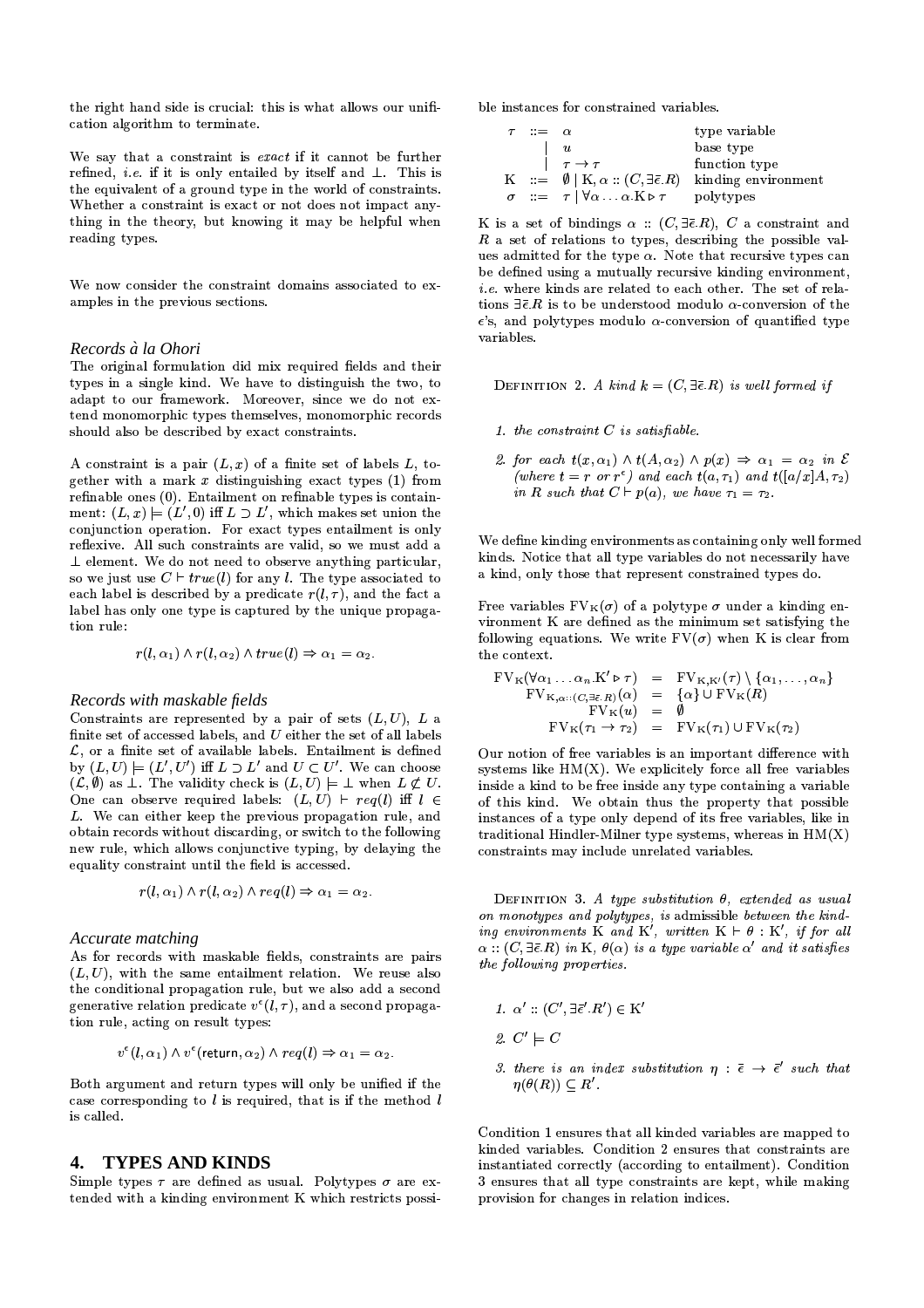**VARIABLE**  $K, K_0 \vdash \theta : K$  Dom $(\theta) \subset B$  $K; \Gamma, x : \forall B K_0 \triangleright \tau \vdash x : \theta(\tau)$ ABSTRACTION K;  $\Gamma, x : \tau \vdash e : \tau'$  $K; \Gamma \vdash$  fun  $x \rightarrow e : \tau \rightarrow \tau'$ APPLICATION  $K; \Gamma \vdash e_1 : \tau \rightarrow \tau'$   $K; \Gamma \vdash e_2 : \tau$  $\overline{\text{K};\Gamma \vdash e_1\ e_2 : \tau'}$ 



Figure 1: Typing rules

An immediate consequence of this definition is that one cannot substitute a ground type for a kinded variable. This does not mean that kinded variables always stay polymorphic: the constraint may be an exact one, which cannot be refined further. This only reflects our design choice of only changing the constraint domain, without extending the types themselves.

For both kinding environments and substitutions, we will write  $K|_{D}$  (resp.  $\theta|_{D}$ ) for their restriction to variables in D. and  $K|_{\overline{D}}$  (resp.  $\theta|_{\overline{D}}$ ) for their restriction to variables outside of  $D$ .

### Discarding useless types

The above definition of substitution requires one to keep eventually useless relational information (that cannot be matched by any propagation rule anymore). In practice, it may be useful to allow forgetting some relations, to lighten kind descriptions. However we must be careful of not dropping free type variables, as they may have an impact on which types can be made polymorphic.

Let us consider the relation  $t(a, \tau)$  in R, where  $t = r$  or  $r^{\epsilon}$ . If for all propagation rule  $t(x, \alpha_1) \wedge t(A, \alpha_2) \wedge p(x) \Rightarrow \alpha_1 = \alpha_2$ in  $\mathcal{E}$ , we have  $C \vdash \neg p(x)$ , and moreover if  $A = a$ , we have  $\forall y \in C$   $\vdash \neg p(y)$ , then  $t(a, \tau)$  will never cause propagation. We call such a  $t(a, \tau)$  inert under propagation rules  $\mathcal E$  and constraint  $C$ . Such an inert atom can be safely replaced by a dummy  $r_{fv}(\tau)$ , which just makes sure that free variables are kept. Moreover,  $r_{fv}(\tau)$  can be replaced by  $\{r_{fv}(\alpha) \mid \alpha \in$  $FV(\tau)$  at any point. For this reason we can simplify R through the reflectively and transitively closed relation  $\cong_{\mathcal{E}}$ :

$$
R \cup \{r(a,\tau)\} \cong_{C\mathcal{E}} R \cup \{r_{fv}(\tau') \mid \tau' \in T\}
$$
  
when  $r(a,\tau)$  inert and  $FV_{\emptyset}(\tau) = FV_{\emptyset}(T)$ 

$$
R \cong_{C\mathcal{E}} R' \Rightarrow (C, \exists \bar{\epsilon}. R) \cong_{\mathcal{E}} (C, \exists \bar{\epsilon}. R')
$$

Note that  $\cong_{\mathcal{E}}$  is not symmetric: this is a refinement from left to right.  $\cong_{\mathcal{E}}$  commutes with substitution.

PROPOSITION 1 (DISCARDING POSTPONEMENT). If K,  $\alpha :: k \vdash \theta :: K', \theta(\alpha) :: k' \text{ and } k_0 \cong_{\mathcal{E}} k$ , then there is a kind  $k'_0$  such  $k'_0 \cong_{\mathcal{E}} k'$  and  $K, \alpha : k_0 \vdash \theta : K, \theta(\alpha) :: k'_0$ .

The above proposition means that one can arbitrarily postpone discarding of useless types. For this reason we do not consider discarding in the rest of this paper, and assume it will be done before presenting types to the programmer.

#### **TERMS AND TYPING RULES** 5.

Expressions are the standard ones,

 $\begin{array}{rcl} e & ::= & x \mid \text{fun} \ x \rightarrow e \mid e \ e \quad \text{core lambda} \\ & & | & c \mid \text{let} \ x = e \ \text{in} \ e \quad \text{constants and let} \end{array}$ 

Type judgments are extended with a kinding environment,

 $K: \Gamma \vdash e : \tau$ 

where K is a well-formed kinding environment and  $\Gamma$  is a set of bindings  $x : \sigma$  from term variables to polytypes.

Typing rules appear in figure 1. They are in the syntaxdirected style, instantiating and generalizing in one step, which simplifies the handling of eventual mutual recursion in the kinding environment. GENERALIZE<sup>2</sup> and LET are two rules, but they are always used together.

The extra rule CONSTANT is a variation on VARIABLE, intended to allow easy definition of extra operations through polymorphically typed constants. As in the informal presentation, the pair  $K_0 \triangleright \tau$  is to be understood as the polytype  $\forall$ FV<sub>Ko</sub> $(\tau)$ .K<sub>0</sub>  $\triangleright \tau$ .

The following lemma is paramount in proving the soundness of type inference.

LEMMA 2 (Type SUBSTITUTION). If 
$$
K, \Gamma \vdash e : \tau
$$
 and  $K \vdash \theta : K'$ , then  $K', \theta(\Gamma) \vdash e : \theta(\tau)$ .

For dynamic semantics, constants providing extra operations are coupled with  $\delta$ -rules, of the form  $A[e_1,\ldots,e_n] \to$  $A'[e_1, \ldots, e_n]$ , where A and A' are application contexts.

 $A[x_1, \ldots, x_n] ::= c | x_i | (A[x_1, \ldots, x_n] A[x_1, \ldots, x_n])$ 

Each  $\delta$ -rule should be type safe: if  $K_0$ ;  $\Gamma \vdash A[x_1, \ldots, x_n] : \tau$ , where  $\Gamma = \{x_1 : \tau_1, \ldots, x_n : \tau_n\}$ , then  $\mathrm{K}_0; \Gamma \vdash A'[x_1, \ldots, x_n]$ :  $\tau$  must be provable.

If all the  $\delta$ -rules are type safe, we can prove subject reduction in the usual way.  $E[$ ] denotes an arbitrary single hole context, not restricted to application contexts.

THEOREM 4 (SUBJECT REDUCTION). If  $K; \Gamma \vdash E[e] : \sigma$ and  $e \rightarrow e'$  by a  $\delta$ -rule, BETA:  $((\text{fun } x \rightarrow e_1) e_2) \rightarrow [e_2/x]e_1$ or LET : let  $x = e_1$  in  $e_2 \rightarrow [e_2/x]e_1$ , then K;  $\Gamma \vdash E[e']$  :  $\sigma$ 

Here  $\neg p$  is some observable predicate in the complement<br>of p, *i.e.*  $\forall C.(C \vdash p(x) \land C \vdash \neg p(x)) \Rightarrow C \models \bot$ . As an<br>observable, it is preserved by entailment. Since constraints are to be understood under the open world hypothesis,  $C \vdash$  $\neg p(a)$  is not equivalent to  $\neg C \vdash p(a)$ .

<sup>&</sup>lt;sup>2</sup>A somehow strange case of GENERALIZE happens if K contains<br>a variable  $\alpha$  such that  $FV_K(\alpha) \cap B \neq \emptyset$  but  $\alpha \notin B$ . The meaning of  $\alpha$  in K  $\vert_{\overline{B}}$  is not the same as in K, but since then  $\alpha$  would not be in  $FV_K(\Gamma)$  either (if it were, then we would<br>have  $FV_K(\alpha) \subset FV_K(\Gamma)$ , and  $FV_K(\Gamma) \cap B = \emptyset$ ), this does not matter anyway.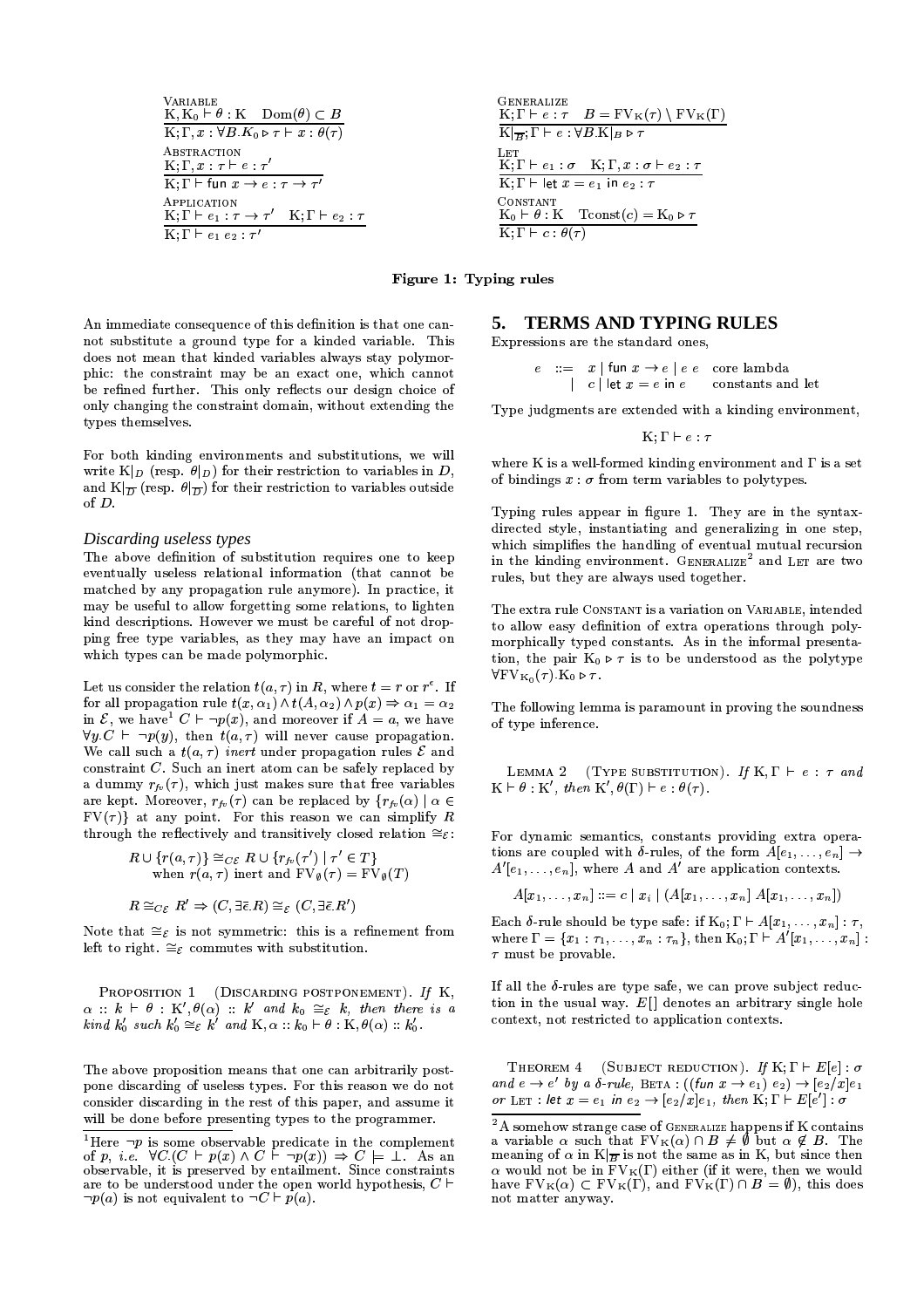| <i>Records</i> à la <i>Ohori</i>     |                                                                                                                                                                                                                         |
|--------------------------------------|-------------------------------------------------------------------------------------------------------------------------------------------------------------------------------------------------------------------------|
| $T$ const (record $_{l_1l_n}$ )      | $= \alpha_0 :: ((\{l_1, , l_n\}, 1), \{r(l_1, \alpha_1), , r(l_n, \alpha_n)\})$                                                                                                                                         |
| $T$ const(get,)                      | $\triangleright \alpha_1 \rightarrow \cdots \rightarrow \alpha_n \rightarrow \alpha_0$<br>$= \alpha_0 :: ((\{l\}, 0), \{r(l, \alpha_1)\}) \triangleright \alpha_0 \rightarrow \alpha_1$                                 |
| Records with maskable fields         |                                                                                                                                                                                                                         |
| $T$ const (record $l_1 \ldots l_n$ ) | $= \alpha_0 :: ((\emptyset, \{l_1, , l_n\}), \{r(l_1, \alpha_1), , r(l_n, \alpha_n)\})$                                                                                                                                 |
|                                      | $\triangleright$ $\alpha_1 \rightarrow \cdots \rightarrow \alpha_n \rightarrow \alpha_0$                                                                                                                                |
| $T$ const(get <sub>1</sub> )         | $= \alpha_0 :: ((\{l\}, \mathcal{L}), \{r(l, \alpha_1)\}) \triangleright \alpha_0 \rightarrow \alpha_1$                                                                                                                 |
| Variants with maskable constructors  |                                                                                                                                                                                                                         |
| $T$ const $(\texttt{tag}_l)$         | $= \alpha_0 :: ((\{l\}, \mathcal{L}), \{r(l, \alpha_1)\}) \triangleright \alpha_1 \rightarrow \alpha_0$                                                                                                                 |
| $T$ const (match $_{l_1l_n}$ )       | $= \alpha_0 :: ((\emptyset, \{l_1, , l_n\}), \{r(l_1, \alpha_1), , r(l_n, \alpha_n)\})$                                                                                                                                 |
|                                      | $\triangleright (\alpha_1 \to \alpha) \to \cdots \to (\alpha_n \to \alpha) \to \alpha_0 \to \alpha$                                                                                                                     |
|                                      | Tconst (split <sub>l1</sub> , $l_{k,1}$ , $l_{k+1}$ , $l_{n}$ ) = $\alpha'$ :: (({l <sub>1</sub> , , l <sub>k</sub> }, L}, {r(l <sub>1</sub> , $\alpha$ <sub>1</sub> ), , r(l <sub>k</sub> , $\alpha$ <sub>k</sub> )}), |
|                                      | $\alpha'':((\{l_{k+1},,l_n\},\mathcal{L}),\{r(l_{k+1},\alpha_{k+1}),,r(l_n,\alpha_n)\}),$                                                                                                                               |
|                                      | $\alpha_0$ :: $((\emptyset, \{l_1, , l_n\}), \{r(l_1, \alpha_1), , r(l_n, \alpha_n)\})$                                                                                                                                 |
|                                      | $\triangleright (\alpha' \to \alpha) \to (\alpha'' \to \alpha) \to \alpha_0 \to \alpha$                                                                                                                                 |
| <i>Accurate matching</i>             |                                                                                                                                                                                                                         |
| $T$ const (cases $l_1l_n$ )          | $= \alpha_0 :: ((\emptyset, \{l_1, , l_n\}), \exists \epsilon, \{r(l_1, \alpha_1), , r(l_n, \alpha_n)\})$                                                                                                               |
|                                      | $v^{\epsilon}(l_1,\alpha'_1),,v^{\epsilon}(l_n,\alpha'_n),v^{\epsilon}$ (return, $\alpha$ ) { )                                                                                                                         |
|                                      | $\triangleright (\alpha_1 \to \alpha'_1) \to \cdots \to (\alpha_n \to \alpha'_n) \to \alpha_0 \to \alpha$                                                                                                               |
|                                      |                                                                                                                                                                                                                         |

Figure 2: Examples of constructs with their associated constraints

Subject reduction is only a step on the way to type soundness *(i.e.* well-typed programs do not go wrong), the next one being to show that normal forms of programs typable in the empty environment are values [20]. While easy, this part is not modular (reduction rules may interact). For this reason we leave it to specific instances.

### Examples

Some typed constructs are given in figure 2.

For record calculi the  $\delta$ -rule is

$$
\mathsf{get}_{l_i} \ (\mathsf{record}_{l_1 \ldots l_n} \ e_1 \ \ldots \ e_n) \to e_i.
$$

For variants, which share the same constraint as records with maskable fields, we have three  $\delta$ -rules. The first one is the dual of field extraction, while the two others implement polymorphic dispatch. Notice that with dispatch the functions' types are not directly connected to the input type.

$$
\begin{array}{lcl}\mathsf{match}_{l_1...l_n} & f_1 \; \ldots \; f_n \; (\mathsf{tag}_{l_i} \; e) & \rightarrow & f_i \; e \\
\textsf{split}_{l_1...l_k, l_{k+1}...l_n} & f_1 \; f_2 \; (\mathsf{tag}_{l_i} \; e) & \rightarrow & f_1 \; (\mathsf{tag}_{l_i} \; e) \quad \text{if} \; i \leq k \\
\textsf{split}_{l_1...l_k, l_{k+1}...l_n} & f_1 \; f_2 \; (\mathsf{tag}_{l_i} \; e) & \rightarrow & f_2 \; (\mathsf{tag}_{l_i} \; e) \quad \text{if} \; i > k\n\end{array}
$$

For variants with accurate matching, we do not need to change the typing of the tag constructor; it is enough to add a new cases constructor for polymorphic functions. The  $\delta$ -rule is the same as for match, only the type differs.

cases 
$$
l_1 \ldots l_n
$$
  $f_1 \ldots f_n$  (tag<sub>l<sub>i</sub></sub>  $e$ )  $\rightarrow$   $f_i e$ 

#### **UNIFICATION** 6.

We define unification on monotypes through rules of the form

 $\frac{\varphi}{\varphi'}$ 

where  $\varphi$  are preconditions and  $\varphi'$  conclusions.  $\varphi$  is a unification problem composed both of kinding constraints  $\alpha$ :  $(C, \exists \overline{\epsilon}, R)$  and equality constraints  $\tau_1 = \tau_2$  connected by  $\wedge$ . Both  $\land$  and  $\dot{=}$  are commutative, and  $\land$  is associative. A variable may not be kinded by more than one kinding constraint. Note that the "constraints" here, along with  $\wedge$ , have nothing to do with the previously defined constraint domains; we just reuse a natural terminology in a different context, where constraints are purely syntactic.

An equality constraint is said to be *solved* in  $\varphi$  if it is of the form  $\alpha = \tau$  and  $\alpha$  only appears as strict subterm in other constraints of  $\varphi$ . A kinding constraint is solved if its kind is well-formed. A unification problem  $\varphi$  is solved if all its constraints are solved.

A solution to a unification problem  $\varphi$ , whose kinding constraints form a kinding environment K (its basis), is a kinding environment K' and an admissible substitution  $K \vdash \theta$ : K' such that for all equality constraint  $\tau_1 = \tau_2$  in  $\varphi$ , we have  $\theta(\tau_1) = \theta(\tau_2).$ 

Rules for unification are in figure 3.  $sort_{\varphi}$  is a partial function from types to  $\{u_1, \ldots, u_n, \rightarrow, k\}$ , left undefined on nonkinded variables:

| $sort_{\varphi}(u) = u$                                   |  | $u$ a base type                                         |
|-----------------------------------------------------------|--|---------------------------------------------------------|
| $sort_{\varphi}(\tau_1 \rightarrow \tau_2) = \rightarrow$ |  |                                                         |
| $sort_{\varphi}(\alpha) = k$                              |  | $\alpha$ :: $(C, \exists \bar{\epsilon} R) \in \varphi$ |

PROPOSITION 5. Rewriting a unification problem leads either to  $\perp$  or to a solved problem.

From a solved unification problem  $\varphi$  one can directly read a pair of a kinding environment K (the kinding constraints) and a substitution  $\theta$  (the solved equality constraints), such that  $K \vdash \theta : K$ .

A substitution  $K \vdash \theta_1 : K_1$  is said to be more general than  $K \vdash \theta_2 : K_2$  if there is a substitution  $K_1 \vdash \theta : K_2$  such that  $\theta_2 = \theta \circ \theta_1$ .

**PROPOSITION** 6. The solution  $K' \vdash \theta : K'$  read from the solved form obtained by rewriting a unification problem  $\varphi$  of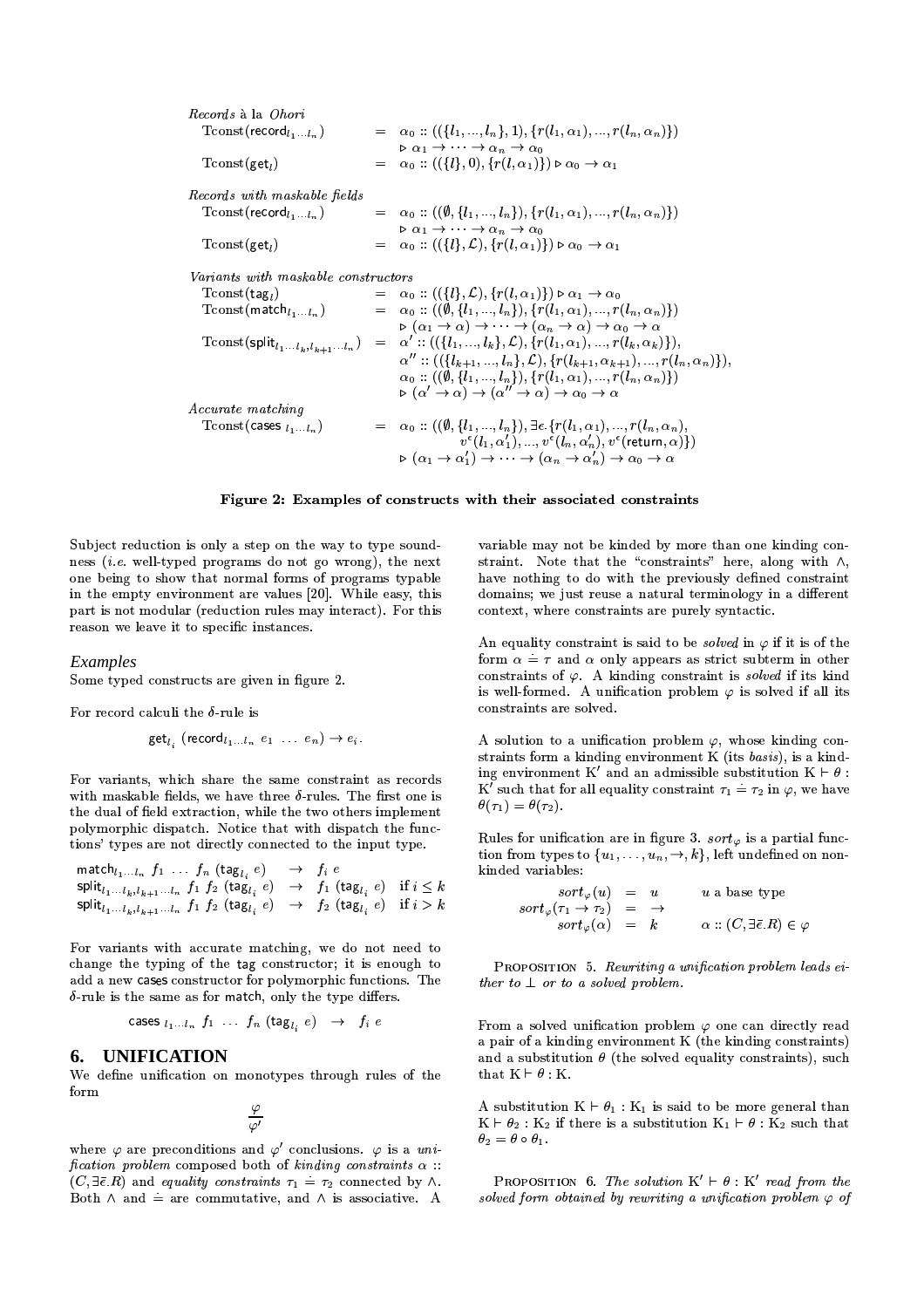| INCOMPATIBLE                                                                                                                                                                                                                                                                                                                                                                    | <b>REDUNDANCY</b>                                                                                                                        |
|---------------------------------------------------------------------------------------------------------------------------------------------------------------------------------------------------------------------------------------------------------------------------------------------------------------------------------------------------------------------------------|------------------------------------------------------------------------------------------------------------------------------------------|
| $\frac{\varphi \wedge \tau_1 \doteq \tau_2}{1}$ when $sort_{\varphi}(\tau_1) \neq sort_{\varphi}(\tau_2)$                                                                                                                                                                                                                                                                       | $\varphi \wedge \tau = \tau$<br>$\varphi$                                                                                                |
| <b>CYCLIC</b>                                                                                                                                                                                                                                                                                                                                                                   | FUNCTION                                                                                                                                 |
| $\frac{\varphi \wedge \alpha = \tau}{\tau}$ when $\alpha \neq \tau$ and $\alpha \in FV_{\emptyset}(\tau)$                                                                                                                                                                                                                                                                       | $\frac{\varphi \wedge \tau_1 \rightarrow \tau_2 = \tau'_1 \rightarrow \tau'_2}{\varphi \wedge \tau_1 = \tau'_1 \wedge \tau_2 = \tau'_2}$ |
| SUBSTITUTION<br>$\varphi \wedge \alpha = \tau$ when $\alpha : (C, \exists \bar{\epsilon} . R) \notin \varphi$ and $\alpha \notin FV_{\emptyset}(\tau)$<br>$\varphi[\tau/\alpha] \wedge \alpha = \overline{\tau}$ and $\alpha \in \mathrm{FV}(\varphi)$ and $\tau \neq \beta \vee \beta \in \mathrm{FV}(\varphi)$                                                                |                                                                                                                                          |
| <b>BAD CONSTRAINT</b><br>$\frac{\varphi \wedge \alpha :: (C, \exists \bar{\epsilon}.R)}{\Delta}$ when $C \models \bot$                                                                                                                                                                                                                                                          |                                                                                                                                          |
| <b>CONSTRAINT</b>                                                                                                                                                                                                                                                                                                                                                               |                                                                                                                                          |
| $\frac{\varphi \wedge \alpha_1 :: (C_1, \exists \bar{\epsilon}_1. R_1) \wedge \alpha_2 :: (C_2, \exists \bar{\epsilon}_2. R_2) \wedge \alpha_1 = \alpha_2}{\varphi \wedge \alpha :: (C_1 \wedge C_2, \exists \bar{\epsilon}_1 \bar{\epsilon}_2. R_1 \cup R_2) \wedge \alpha_1 = \alpha \wedge \alpha_2 = \alpha}$ a fresh, $\bar{\epsilon}_1 \cap \bar{\epsilon}_2 = \emptyset$ |                                                                                                                                          |
| PROPAGATION                                                                                                                                                                                                                                                                                                                                                                     |                                                                                                                                          |
| $t(x, \alpha_1) \wedge t(A, \alpha_2) \wedge p(x) \Rightarrow \alpha_1 = \alpha_2 \in \mathcal{E}$ $t = r$ or $r^{\epsilon}$                                                                                                                                                                                                                                                    |                                                                                                                                          |
| $\frac{\varphi \wedge \alpha :: (C, \exists \bar{\epsilon}.R) \quad t(a, \tau_1) \in R \quad r([a/x]A, \tau_2) \in R \quad C \vdash p(a)}{\varphi \wedge \alpha :: (C, \exists \bar{\epsilon}.R) \wedge \tau_1 = \tau_2}$                                                                                                                                                       |                                                                                                                                          |





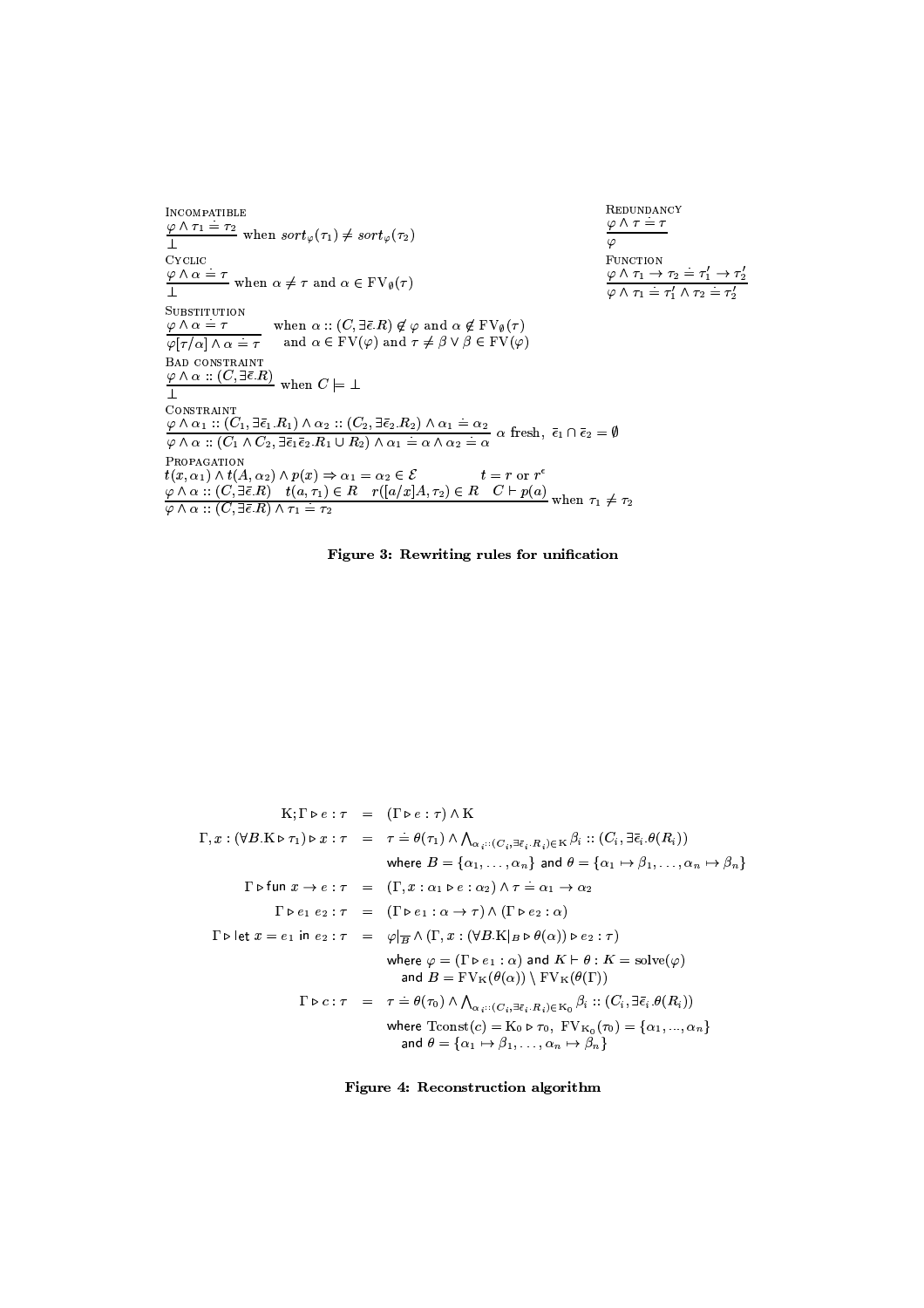basis K is also  $K \vdash \theta : K'$ , and it is the most general unifier for this problem.

## 7. TYPE RECONSTRUCTION

Type reconstruction is done by translating a typing problem  $K;\Gamma \triangleright e : \tau$  into a unification problem  $\varphi$ , and solving it to obtain a substitution  $K \vdash \theta : K'$ .

The algorithm in figure 4 does not depend on a specific evaluation order, equality and kinding constraints only needing to be solved eagerly for let nodes. The function  $solve(\varphi)$ extracts an admissible substitution from a normal form of  $\varphi$ .

A solution to a typing problem  $K; \Gamma \triangleright e : \tau$  is a substitution  $K \vdash \theta : K'$  such that  $K'; \theta(\Gamma) \vdash e : \theta(\tau)$  is derivable.

THEOREM 7. If K;  $\Gamma \triangleright e : \tau$  can be reduced to  $K \vdash \theta : K'$ by the type reconstruction algorithm,  $K' : \theta(\Gamma) \vdash e : \theta(\tau)$  is derivable, and  $\theta$  is the most general solution; otherwise it reduces to  $\perp$  and there is no solution.

### 8. RELATION TO HM(X)

While we have hinted at subtle differences with  $HM(X)$ in previous sections, one may still wonder why we cannot present this system as a subframework of  $HM(X)$ . The subframework approach not only would relieve us from part of the proof burden (which, luckily, was not so big), it would also allow for a direct comparison with other systems developped inside  $HM(X)$ .

In this section we explain in detail why this system does not fit inside the HM(X) framework, and why attempting to make it fit into would loose some theoretical and practical properties. In order to do so, we will first define an  $HM(X)$  version of our framework, and show on an example how it differs from our version. Then we will formalize some distinctive properties.

### 8.1 Generalization

Obtaining an  $HM(X)$  version of our framework is very easy. One just needs to change the definition of the GENERALIZE typing rule.

$$
GENERALIZE-HM(X)
$$
  
\n
$$
K_1, K_2; \Gamma \vdash e : \tau \quad B \cap (FV_{\emptyset}(K_1) \cup FV_{\emptyset}(\Gamma)) = \emptyset
$$
  
\n
$$
K_1, \exists B.K_2; \Gamma \vdash e : \forall B.K_2 \triangleright \tau
$$

To make the comparison easier, we consider a syntax-directed version of this rule.

$$
GENERALIZE-HM(X)
$$
  
\n
$$
K; \Gamma \vdash e : \tau \quad B = (FV_{\emptyset}(\tau) \cup FV_{\emptyset}(K_B)) \setminus FV_{\emptyset}(\Gamma)
$$
  
\n
$$
\exists B. K; \Gamma \vdash e : \forall B. K_B \triangleright \tau
$$

where  $K_B$  is the subset of K containing all kinds related to  $B$  (either as name of the kind, or inside  $R$ ). We solve the mutual recursion between  $B$  and  $K_B$  by choosing the smallest  $B$  statisfying the equation.

Here is a concrete example where the  $HM(X)$  version would infer a different type. Let's consider the function

$$
\text{fun } x \to \text{let } y = (\text{function } A(z) \to z \mid B(z) \to z) \ x \text{ in } y
$$

If we write K for the kinding environment  $\alpha$  :: (0, {A, B}, {A :  $\beta, B : \beta$ ), the typing derivation for the function application becomes (independently of the framework used)

$$
K; x : \alpha \vdash (\text{function } A(z) \to z \mid B(z) \to z) \ x : \beta
$$

According to our framework,  $\beta$  is a free variable of  $\alpha$ , so we cannot generalize this type. However, using rather GENERA-LIZE-HM $(X)$ , one can reach the following conclusion.

$$
K: x : \alpha \vdash y : \forall \beta \alpha :: (\emptyset, \{A, B\}, \{A \beta, B \beta\}) \triangleright \beta
$$

You can see here the peculiar form of the polymorphism obtained: the kinding part in  $\forall B.K \triangleright \tau$  is no longer restricted to variables of  $B$  (as requires our type reconstruction algorithm). And a polymorphic variable  $(\beta)$  may actually depend on a non-polymorphic one  $(\alpha)$ .

In the above example, the difference in typing is only superficial, making the extra prolymorphism spurious: actually one gets exactly the same polymorphism when considering the whole term. While there exist examples where GENERALIZE- $HM(X)$  provides really more polymorphism, they are rare, and there are workarounds.

### 8.2 Relevant variables

A formal way to distinguish the two systems is by considering relevant type variables. Intuitively, a variable is relevant if the meaning of a type depends on it proper  $(i.e.$  its whole meaning is included in the type).

More specifically, we consider the meaning of a type as the set of terms typable by one of its instances, and we say that a type variable  $\alpha$  is *relevant* to a type  $K \triangleright \tau$ , if for some instance  $K' \triangleright \tau'$  of this type, there is a term e with a derivation  $K'$ ;  $\emptyset \vdash e : \tau'$ , such that any substitution  $K \vdash \theta$ : K'', verifying  $K''$ ;  $\emptyset \vdash e : \theta(\tau)$ , has either to substitute  $\alpha$  or have it bound in K" to a kind with a different constraint (a kind with different related types does not imply relevance).

Our system has the following property: all relevant variables of  $K \triangleright \tau$  are included in  $FV_K(\tau)$ . This is not the case with  $HM(X)$  based systems. For instance, in the above example,  $\beta$  is clearly relevant to  $K \triangleright \alpha$  (e.g. A(1) binds  $\beta$  to *int*), but it is not in  $FV_{\emptyset}(\alpha) = {\alpha}.$ 

This property gives a clean way to print a type, with all relevant type information, by inserting a kind where its variable occurs. For instance, in Objective Caml, we would write

$$
[
$$
  $\leq$   $A$  of  $\beta$   $\mid$   $B$  of  $\beta$   $]\rightarrow \beta$ 

for the above term's type.

This property is also needed for tracing sharing in types, as we do for semi-explicit first-class polymorphism [7]. Sharing is easily obtained by making each explicit polytype a kind  $\alpha$  : [ $\sigma$ ] and using  $\alpha$  for each shared occurence of this polytype, following the idea in the section 2.6 of [7]. Since  $HM(X)$  fails to capture relevance in the type system, our first-class polymorphism would not have principal inference for it.

A possibly simpler way to characterize the relation to relevance is at the type inference level. In our system, if  $\alpha \notin FV_K(\tau_1) \cup FV_K(\tau_2)$ , then solving  $K \wedge \tau_1 = \tau_2$  will not bind  $\alpha$ . Of course, this is not true for HM(X).

This has technical consequences. For instance this property is needed to do "in place generalization", that is marking directly generic variables in a type. This is only possible when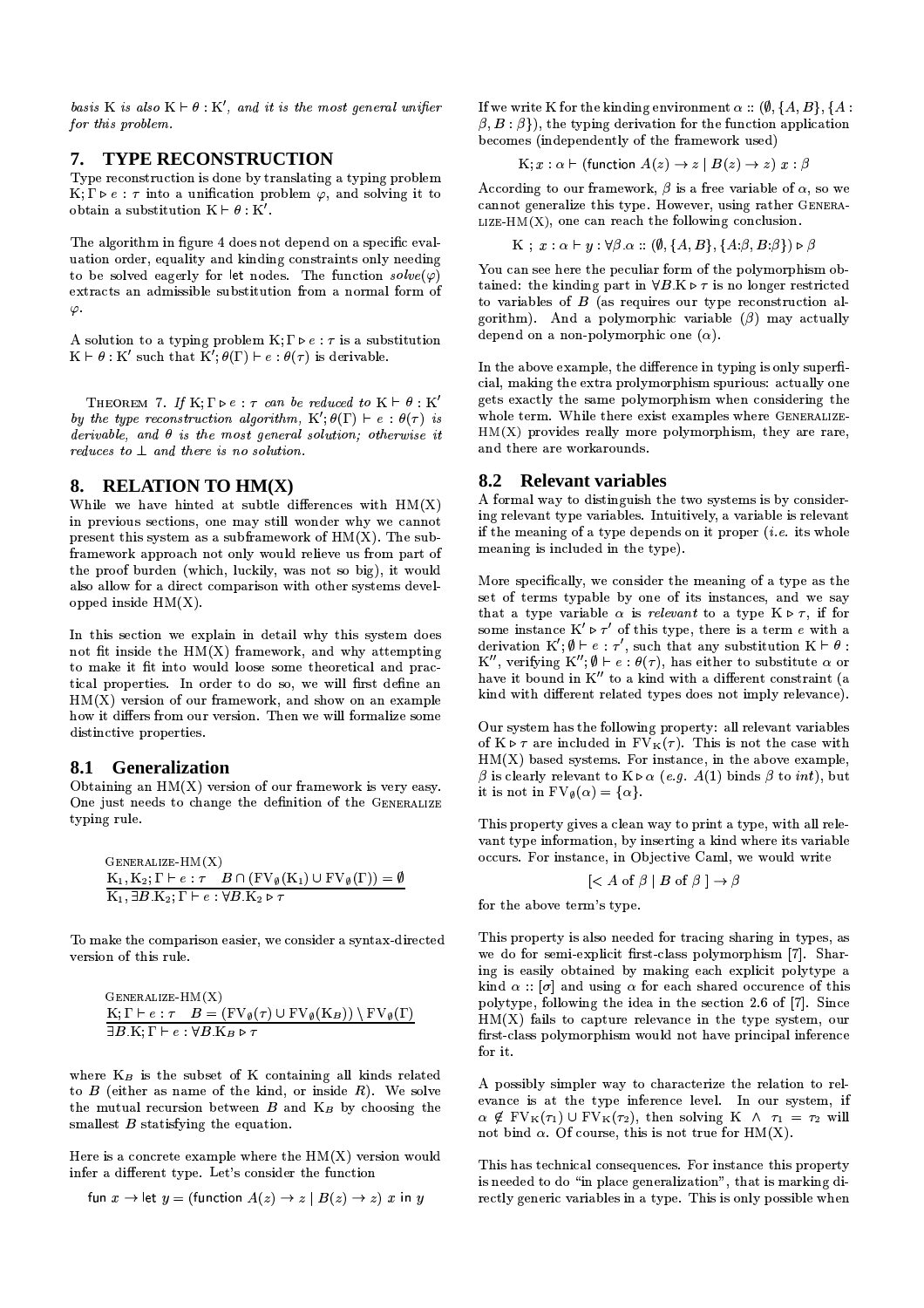generalizable variables are guaranteed not to be shared with types in the environment. While "in place generalization" is not a goal in itself, detecting the extent of the enclosing type which should be copied, as expected by GENERALIZE-HM $(X)$ , would require a fair amount of extra machinery.

This is also an important property for programmers, as they can easily identify the consequences of a type constraint: to prove that a constraint does not affect a type, one only needs to check that they do not share free variables. With  $HM(X)$ , the baseline is to consider the transitive closure of all constraints sharing some variables, which potentially contains lots of irrelevant variables.

#### $9.$ **CONCLUSION**

We proposed a type system where constraints are local to type nodes, and showed how it can be applied to many type inference problems, which fit between usual parametric polymorphism and systems requiring the power of subtyping. Its simplicity, and the unperspicuous way in which it extends the original type inference algorithm, make it a good candidate for practical implementations and further extensions.

While we think that this system has a wide range of applicability, as is shown by a new structural encoding for accurate matching, it does not cover the full range of structural polymorphism. For instance, Rémy's row and presence variables provide for slightly more precise typing than the encoding we give. Similarly Kennedy's dimension types use a multi-sorted algebra [8]. Nonetheless, if we restrict sharing in types to one single sort of type variables, as is done in Objective Caml's type system (which is itself based on Rémy's work), then we come back into the expressive area of local constraints.

An interesting conjecture is whether local constraints can handle all one-sorted ML-like type systems without the "power of subtyping". This would confirm the intuition that there is a qualitative jump when going from systems without subtyping to systems which allow it. In particular, local constraints fail to encode simply typed dynamic messages or record concatenation [19], correctly showing that, while this is not immediately explicit, all these systems require some form of "subtyping" or multi-directional constraints.

Ironically the last counter-example standing against a characterization of structural polymorphism by local constraints seems to be the label-selective lambda-calculus and its type system [6]. Function types are of the form  $l:\tau \to \tau$ , modulo the congruence  $l_1: \tau_1 \to l_2: \tau_2 \to \tau = l_2: \tau_2 \to l_1: \tau_1 \to \tau$ . Clearly, this bears no relation to subtyping, as shown by the existence of a typing algorithm without constraints, yet one has to separate  $l_1: \tau_1 \rightarrow \tau$  from  $\tau$ , which is not possible with the local constraints presented in this paper. The intuitive encoding would be to describe function types as kinds containing all applicable labels, and add a propagation rule of the form  $l_1 \neq l_2 \wedge r(l_1, \alpha_1) \wedge r(l_2, \alpha_2) \Rightarrow \alpha_1 =$  $\alpha' \wedge \alpha' :: (\{l_2\}, \{r(l_2, \alpha_2)\})$ , introducing equalities with newly built types. Not only does it break our proof of termination for unification, but in general this form of propagation rules could be used to encode subtyping. This suggests that labelselective lambda-calculus requires some form of non-local relations, which is coherent with the presence of a fundamentally non-local requirement in the COMPLETION rule of its unification algorithm [4], that the return type variable after an arbitrary number of arrows should differ<sup>3</sup>. Actu-

ally finding what are these non-local relations may be an interesting topic for further work, as the same phenomenon appears in systems with explicit row variables [16, 15].

### 10. REFERENCES

- [1] A. Aiken, E. L. Wimmers, and T. K. Lakshman. Soft typing with conditional types. In Proc. ACM Symposium on Principles of Programming Languages, pages 163-173, Portland, Oregon, Jan. 1994.
- [2] H. Aït-Kaci, A. Podelski, and G. Smolka, A. feature-based constraint system for logic programming with entailment. Theoretical Computer Science,  $122(1-2):263-283$ , Jan. 1994.
- [3] L. Damas and R. Milner. Principal type-schemes for functional programs. In Proc. ACM Symposium on Principles of Programming Languages, pages 207-212, 1982.
- [4] J. P. Furuse and J. Garrigue. A label-selective lambda-calculus with optional arguments and its compilation method. RIMS Preprint 1041, Research Institute for Mathematical Sciences, Kyoto University, Oct. 1995.
- [5] J. Garrigue. Programming with polymorphic variants. In ML Workshop, Baltimore, Sept. 1998.
- [6] J. Garrigue and H. Ait-Kaci. The typed polymorphic label-selective  $\lambda$ -calculus. In Proc. ACM Sumposium on Principles of Programming Languages, pages 35-47, 1994.
- [7] J. Garrigue and D. Rémy. Extending ML with semi-explicit higher order polymorphism. Information and Computation, 155:134-171, Dec. 1999.
- [8] A. J. Kennedy. Dimension types. In Proceedings of the 5th European Symposium on Programming, volume 788 of Lecture Notes in Computer Science, pages 348-362. Springer-Verlag, 1994.
- [9] X. Leroy, D. Doligez, J. Garrigue, D. Rémy, and J. Vouillon. The Objective Caml system release 3.00, Documentation and user's manual. Projet Cristal, INRIA, Apr. 2000.
- [10] R. Milner. A theory of type polymorphism in programming. Journal of Computer and System Sciences, 17:348-375, 1978.
- [11] M. Müller and S. Nishimura. Type inference for first-class messages with feature constraints. International Journal of Foundations of Computer  $Science, 11(1):29-63, 2000.$
- [12] S. Nishimura. Static typing for dynamic messages. In Proc. ACM Symposium on Principles of Programming Languages, San Diego, California, Jan. 1998.
- [13] M. Odersky, M. Sulzmann, and M. Wehr. Type inference with constrained types. Theory and Practice of Object Systems,  $5(1)$ :35-55, 1999.
- [14] A. Ohori. A polymorphic record calculus and its compilation. ACM Trans. Prog. Lang. Syst.,  $17(6)$ :844-895, Nov. 1995.
- [15] F. Pottier. A versatile constraint-based type inference system. Nordic Journal of Computing,  $7(4)$ :312-347. Nov. 2000.

 $3$ This requirement was missing in [6].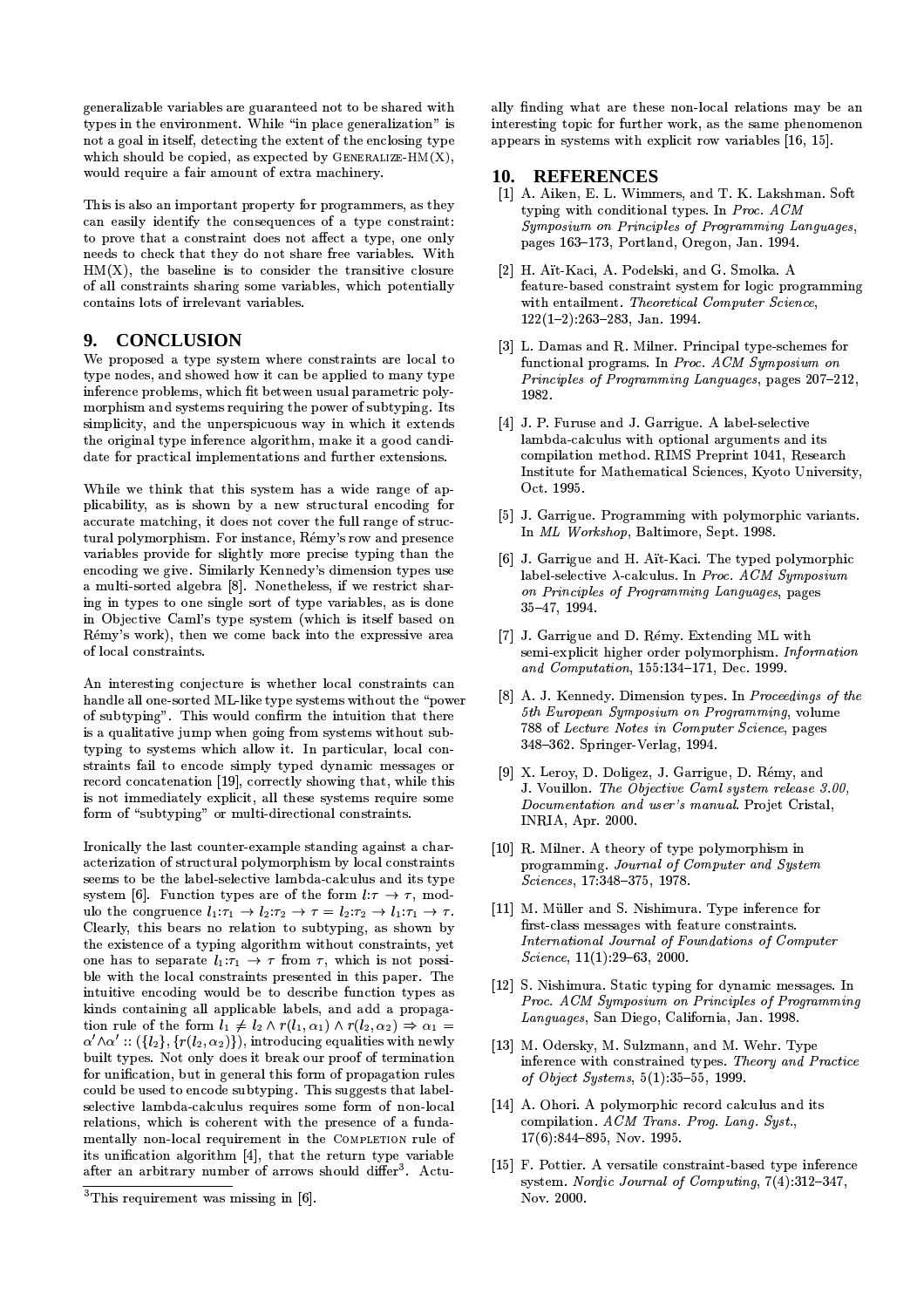- [16] D. Rémy. Typechecking records and variants in a natural extension of ML. In Proc. ACM Symposium on Principles of Programming Languages, pages 77-87, 1989.
- [17] D. Rémy. Type inference for records in a natural extension of ML. In C. A. Gunter and J. C. Mitchell, editors, Theoretical Aspects Of Object-Oriented Programming. Types, Semantics and Language Design. MIT Press. 1993.
- [18] M. Sulzmann. A General Framework for Hindley/Milner Type Systems with Constraints. PhD thesis, Yale University, Department of Computer Science, May 2000.
- [19] M. Wand. Type inference for record concatenation and multiple inheritance. Information and  $Computation, 93:1-15, 1991.$
- [20] A. Wright and M. Felleisen. A syntactic approach to type soundness. Information and Computation,  $115(1):38-94$ , Nov. 1994.

## **APPENDIX** A. PROOFS OF THEOREMS

PROPOSITION 1 (DISCARDING POSTPONEMENT). If K,  $\alpha :: k \vdash \theta :: K', \theta(\alpha) :: k'$  and  $k_0 \cong_{\mathcal{E}} k$ , then there is a kind  $k'_0$  such  $k'_0 \cong_{\mathcal{E}} k'$  and  $K, \alpha :: k_0 \vdash \theta :: K, \theta(\alpha) :: k'_0$ .

**PROOF.** Suppose  $k_0 = (C, \exists \overline{\epsilon}, R \cup R_0)$  and  $k = (C, \exists \overline{\epsilon}, R \cup R_0)$  $R_1$ ), with  $R_0$  and  $R_1$  minimal. By definition of  $\cong_{\mathcal{E}}$ , all  $r(a, \tau)$  in  $R_0$  are inert for C. By definition of admissibility,  $k^{i}=(C^{\prime}, \exists\bar{\epsilon}.R^{\prime}), \,{\rm with}\,\, C^{\prime}\models C, \,{\rm so\,\,that\,\,all\,\,elements\,\,of}\,\,R_{0}$  are also inert for  $C'$ ; and  $\theta(R_1) \subset R'$ , so that  $k'_0 = (C', \exists \bar{\epsilon} R' \cup$  $\theta(R_0)) \cong_{\mathcal{E}} (C', \exists \bar{\epsilon}. R' \cup \theta(R_1)) = k'$ .

LEMMA 2 (TYPE SUBSTITUTION). If K,  $\Gamma \vdash e : \tau$  and  $K \vdash \theta : K', \text{ then } K', \theta(\Gamma) \vdash e : \theta(\tau).$ 

**PROOF.** Induction on the derivation of K,  $\Gamma \vdash e : \tau$ .

The two important steps are VARIABLE and GENERALIZE. For VARIABLE, we have  $K, K_0 \vdash \theta_0 : K$  and  $Dom(\theta_0) \subset B$ ; we can choose B outside of  $\theta$  and K':  $\forall \alpha \in B$ ,  $\theta(\alpha) = \alpha$ , and  $FV(K') \cap B = \emptyset$ . By composition, we construct  $\theta_1 = (\theta \circ$  $\{\theta_0\}_{B}$ , such that  $K', \theta(K_0) \vdash \theta_1 : K'$ : conditions (1) and  $(2)$  are satisfied by transitivity. We check condition  $(3)$  for kinded variables:

- If  $\alpha \notin B$ , then  $\theta_1(\alpha) = \alpha$ ,  $\alpha :: (C, \exists \overline{\epsilon} . R) \in K'$  and  $FV_{\emptyset}(R) \cap B = \emptyset$ , so that  $\theta_1(R) = R$ .
- If  $\alpha \in B$ , then  $\theta_1(\alpha) = \theta(\theta_0(\alpha))$ , and  $\alpha :: (C, \exists \overline{\epsilon}, R) \in$  $K_0$ . For any variable  $\alpha' \in FV_{\emptyset}(R)$ , we have  $\theta_1(\theta(\alpha'))$  =  $\theta(\theta_0(\alpha'))$ : either  $\alpha' \in B$ , and  $\theta(\alpha') = \alpha'$ , so that  $\theta_1(\theta(\alpha')) = \theta_1(\alpha') = \theta(\theta_0(\alpha'))$ , or  $\alpha' \notin B$ , and  $\theta_0(\alpha') =$  $\alpha'$ , giving  $\theta_1(\theta(\alpha')) = \theta(\alpha') = \theta(\theta_0(\alpha'))$ . Combined with  $\theta_1(\alpha)$  ::  $(C', \exists \in R') \in K'$  implying  $\theta(\theta_0(R)) \subset R'$ , we obtain  $\theta_1(\theta(R)) \subset R'$ , giving condition (3) since  $\alpha$  ::  $(C, \exists \bar{\epsilon}.\theta(R)) \in \theta(\mathrm{K}_0)$ .

Note also that  $\theta_1 \circ \theta|_{\overline{B}} = \theta \circ \theta_0$ . Then we can deduce  $K'; \theta(\Gamma), x : \forall B, \theta(K_0) \triangleright \theta(\tau) \vdash x : \theta(\theta_0(\tau)).$ 

For GENERALIZE, again we choose B outside of  $\theta$  and K'. Then  $K|_{\overline{B}}, \theta(K|_{B}) \vdash \theta : K', \theta(K|_{B})$ . By induction hypothesis we have K',  $\theta(K|_B)$ ;  $\theta(\Gamma) \vdash e : \theta(\tau)$ . Then we can deduce  $K'; \theta(\Gamma) \vdash e : \forall B. \theta(K|_B) \triangleright \theta(\tau). \quad \Box$ 

LEMMA 3 (TERM SUBSTITUTION). If  $K; \Gamma \vdash e : \sigma$  and  $K; \Gamma, x : \sigma \vdash e' : \tau'$ , then  $K; \Gamma \vdash e'[e/x] : \tau'$ .

PROOF. Easy induction on the derivation tree. When grafting GENERALIZE somewhere, use a type substitution  $K \vdash$  $\theta$ : K| $\frac{1}{R}$ . When substituting under GENERALIZE, B may grow. In such case, preserve  $K|_{\overline{B}}$  by duplicating the kind under a different name, and instantiate extra variables with VARI-ABLE.

THEOREM 4 (SUBJECT REDUCTION). If  $K; \Gamma \vdash E[e] : \sigma$ and  $e \rightarrow e'$  by a  $\delta$ -rule, BETA:  $((\text{fun } x \rightarrow e_1) e_2) \rightarrow [e_2/x]e_1$ or LET : let  $x = e_1$  in  $e_2 \rightarrow [e_2/x]e_1$ , then  $K; \Gamma \vdash E[e'] : \sigma$ 

**PROOF.** First we consider the case when  $E[e] = e$ . If  $e \rightarrow$ e' is the instance of the  $\delta$ -rule  $A[x_1,\ldots,x_n] \to A'[x_1,\ldots,x_n],$ then, supposing  $e_1 : \tau_2, ..., e_n : \tau_n$ , we have already a derivation of  $K_0; x_1 : \tau_1, ..., x_n : \tau_n \vdash e'[x_1, ..., x_n] : \tau$ . We conclude by term substitution. Similarly  $\beta$ -reduction and letreduction are immediate consequences of term substitution.

If the redex occurs inside a deeper context, extend the proof by induction on the depth of the context.  $\Box$ 

PROPOSITION 5. Rewriting a unification problem leads either to  $\perp$  or to a solved problem.

PROOF. First, we verify that unification terminates. One is allowed to apply rules in any order, except that (1) failure is eager (*i.e.* INCOMPATIBLE, CYCLIC and BAD CONSTRAINT are given highest priority), and (2) PROPAGATION only applies when no other rule applies  $(i.e.$  it has lowest priority).

Our measure is a lexicographical ordering on the tuple  $(num$ ber of kind constraints, number of pending propagations, number of unsolved variables, number of arrows, number of equality constraints). CONSTRAINT reduces the number of kind constraints by 1, while possibly increasing the number of pending propagations. PROPAGATION eventually reduces the number of pending propagations (if substitutions make  $\tau_1$  equal to  $\tau_2$ ) or the number of kind constraints (if it causes a constraint unification); no new propagation will occur until one of these happen. SUBSTITUTION reduces the number of unsolved variables. FUNCTION reduces the number of arrows. REDUNDANCY reduces the number of equations.

Then we check that reduction cannot be stuck. If a constraint is stuck, one of its members is not solved. If this is an equality constraint, either SUBSTITUTION applies, or it is  $\alpha = \tau[\alpha]$  and Cyclic applies, or one member is a kinded variable and either CONSTRAINT OF INCOMPATIBLE applies, or both are not type variables and one of INCOMPATIBLE, REDUN-DANCY OF FUNCTION applies. If this is a kinding constraint, then either the constraint is not satisfiable and BAD CON-STRAINT applies, or a propagation equation is not satisfied, and since other rules do not apply, PROPAGATION applies.  $\Box$ 

**PROPOSITION** 6. The solution  $K' \vdash \theta : K'$  read from the solved form obtained by rewriting a unification problem  $\varphi$  of basis K is also  $K \vdash \theta : K'$ , and it is the most general unifier for this problem.